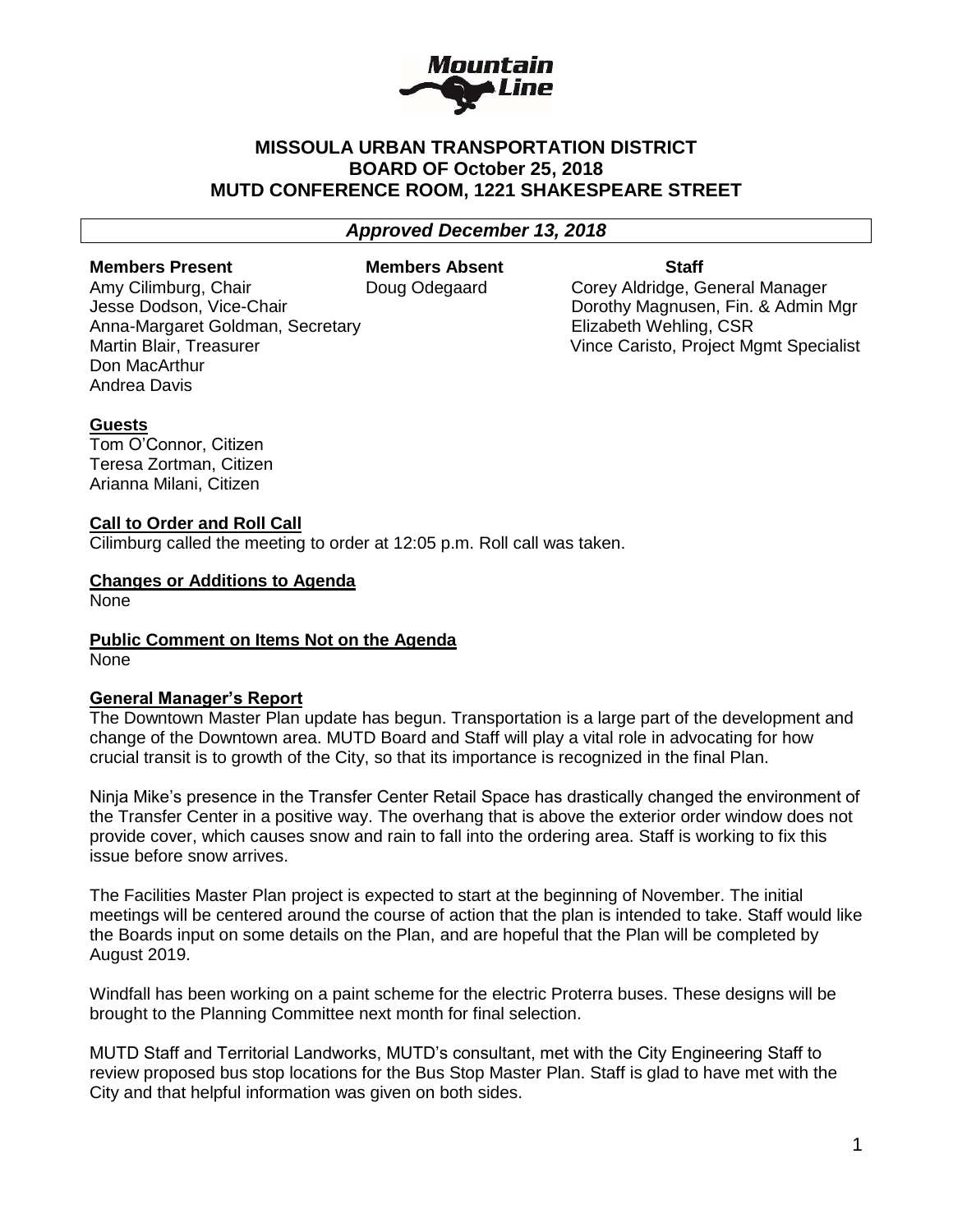TischlerBise, MUTD's Impact Fee Consultant, let Staff know what the development projections entailed. The fee structure will be put together once Staff and TischlerBise is comfortable with the projections. This is planned to be an agenda item for next month's Planning Committee meeting.

Scooter and Bike Sharing programs are planned to come to Missoula by next spring. Staff is working on potential conflicts this could cause with MUTD service.

Mountain Line's Strategic Plan was presented at a TPCC/TTAC meeting on October 4, and also at the Miller Creek Neighborhood Council meeting on October 16. The presentations showed Staff that sharing the Plan with more organizations will assist with addressing the public transit needs of the community.

#### **Minutes of September 20, 2018**

Blair made a motion to approve the minutes of September 20, 2018, seconded by MacArthur. The motion carried unanimously.

#### **August 2018 Financial Statements and Ridership Reports**

Blair gave the Financial Statements and Ridership Reports for August 2018.The Facilities Capital Project is fully funded at \$2,400,000 and the Fleet Replacement Reserve is partially funded at \$4,170,753. Monthy contributions from operations is \$14,585 and \$14,198 from Phase II funding. Phase II Operating Funding is fully funded at \$1,021,385. The total net position is \$16,491,307, including Unrestricted funds of \$3,058,164. The August 2018 net change sits at \$156,312 compared to August 2017 at \$31,363. Expenses are 2.5% less than budget.

Fixed Route Ridership is at 141,592 for August 2018, a 10,201 increase from 2017. Paratransit is at 2,802 for August 2018, a 933 increase from 2017. Senior Van is at 407 rides for August 2018, a 185 decrease from August 2017.

Dodson made a motion to receive the August 2018 Financial Statements and Ridership Reports, seconded by Davis. The motion carried unanimously.

## **Advertising Policy**

Aldridge discussed amendments made to MUTD's existing Advertising Policy. The current Policy is very basic and the new Advertising Policy is more in depth as to what is and is not allowed on the bus and bench back advertising. Discussion ensued about certain parts of the new Policy and changes that could be made at a later time if issue arose.

MacArthur made a motion to approve the Advertising Policy for MUTD facilities and vehicles, with changes made by Staff, seconded by Davis. The motion carried unanimously.

## **Exterior Advertising Contract**

Caristo gave an overview of the Exterior Advertising Contract, an advertising agreement between Missoula Broadcasting Company and MUTD for exterior advertising services. Since 2015, Mountain Line has had an agreement for exterior advertising with the Missoulian, which expired on June 20, 2018. An RFP was released on August 3, and three new proposals were received. All three had overlooked a certain aspect of advertisement application that caused the Missoulian to rescind their proposal.

After reviewing the two remaining applicants, the evaluation committee decided that Missoula Broadcasting Company would provide the best scope of work. Missoula Broadcasting has offered the following compensation to MUTD for exterior advertising: 35% of net advertising revenue or a minimum monthly guarantee of \$4,000 per month, which will increase by \$400 each year, and \$29,382 of in-kind radio advertising across four local radio stations. This contract, after Board approval, will begin on November 1, 2018.